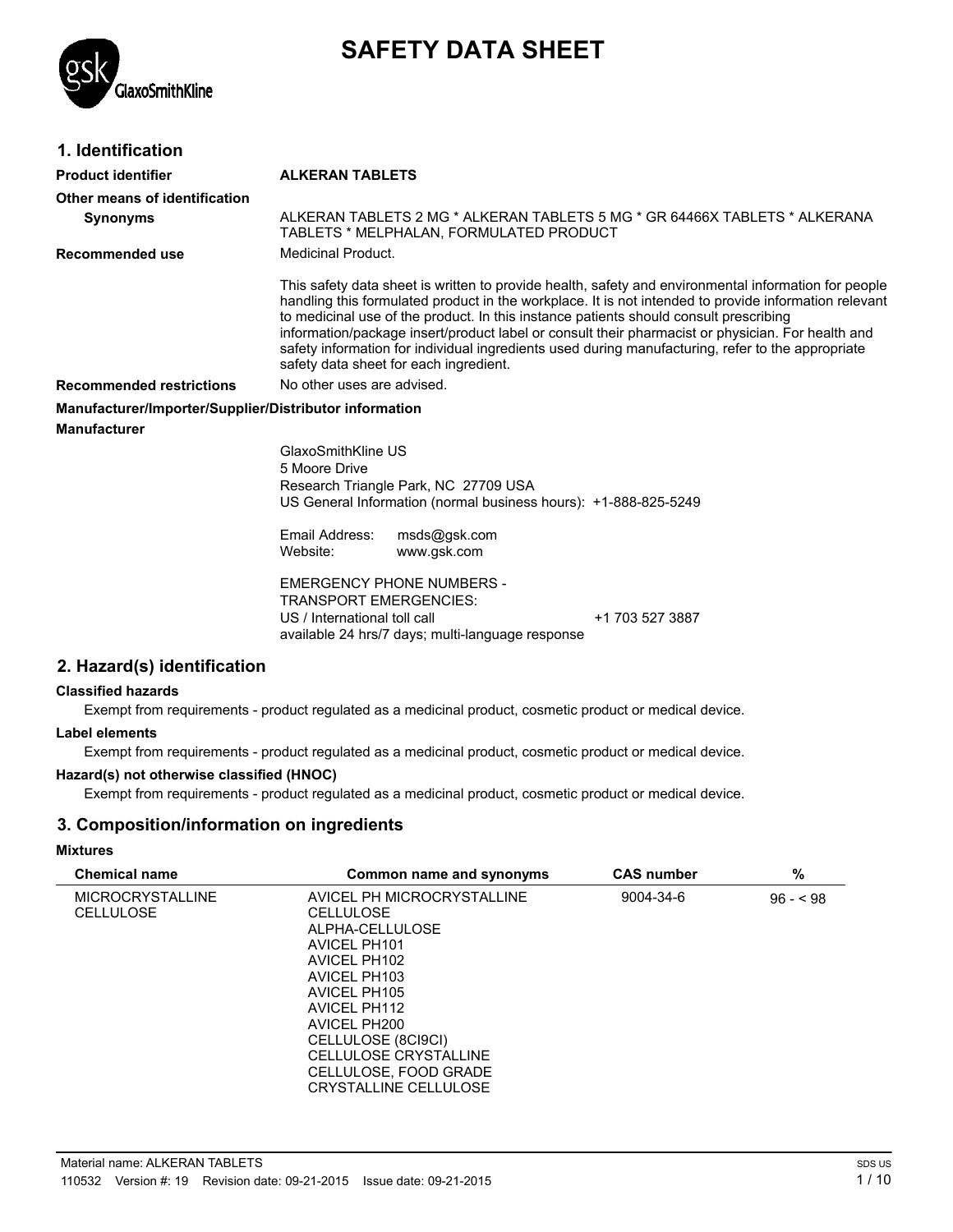| <b>Chemical name</b>                                                         | <b>Common name and synonyms</b>                                                                                                                                                                                                                                                                                                                                                                                                                                                                                                                                                                                    | <b>CAS number</b> | $\%$           |
|------------------------------------------------------------------------------|--------------------------------------------------------------------------------------------------------------------------------------------------------------------------------------------------------------------------------------------------------------------------------------------------------------------------------------------------------------------------------------------------------------------------------------------------------------------------------------------------------------------------------------------------------------------------------------------------------------------|-------------------|----------------|
| MELPHALAN                                                                    | <b>MELFALAN</b><br>L-PHENYLALANINE NITROGEN MUSTARD<br>GR 64466X<br>4-(BIS(2-CHLOROETHYL)AMINO)-L-<br>PHENYLALANINE<br>L-SARCOLYSIN<br>ALANINE, 3-(P-BIS(2-CHLOROETHYL)<br>AMINO)PHENYL-, L-                                                                                                                                                                                                                                                                                                                                                                                                                       | 148-82-3          | $\overline{2}$ |
| MAGNESIUM STEARATE                                                           | STEARIC ACID, MAGNESIUM SALT<br><b>MAGNESIUM DISTEARATE</b><br>DIBASIC MAGNESIUM STEARATE<br>MAGNESIUM DISTEARATE, PURE                                                                                                                                                                                                                                                                                                                                                                                                                                                                                            | 557-04-0          | < 1            |
| POLYVINYLPYRROLIDONE                                                         | 1-ETHENYL-2-PYRROLIDINONE<br><b>HOMOPOLYMER</b><br>POLY(N-VINYLPYRROLIDONE)<br><b>POVIDONE</b><br><b>PLASDONE</b><br>PLASDONE K29/32                                                                                                                                                                                                                                                                                                                                                                                                                                                                               | 9003-39-8         | $\leq$ = 1     |
| SILICA, AMORPHOUS, FUMED                                                     | SILICA, AMORPHOUS, FUMED,<br><b>CRYSTALLINE FREE</b><br>FUMED SILICA, CRYSTALLINE-FREE<br>FUMED SYNTHETIC AMORPHOUS SILICA<br>PYROGENIC COLLOIDAL SILICA<br>SYNTHETIC AMORPHOUS SILICA<br>AMORPHOUS FUMED SILICA<br><b>RTECS VV7310000</b>                                                                                                                                                                                                                                                                                                                                                                         | 112945-52-5       | ${}_{0.5}$     |
|                                                                              | *Designates that a specific chemical identity and/or percentage of composition has been withheld as a trade secret.                                                                                                                                                                                                                                                                                                                                                                                                                                                                                                |                   |                |
| 4. First-aid measures                                                        |                                                                                                                                                                                                                                                                                                                                                                                                                                                                                                                                                                                                                    |                   |                |
| <b>Inhalation</b>                                                            | Move to fresh air. If breathing is difficult, trained personnel should give oxygen. Call a physician if<br>symptoms develop or persist. Under normal conditions of intended use, this material is not<br>expected to be an inhalation hazard.                                                                                                                                                                                                                                                                                                                                                                      |                   |                |
| <b>Skin contact</b>                                                          | Immediately flush skin with plenty of water. Take off contaminated clothing and wash before reuse.<br>Get medical attention if symptoms occur.                                                                                                                                                                                                                                                                                                                                                                                                                                                                     |                   |                |
| Eye contact                                                                  | Rinse thoroughly with plenty of water for at least 15 minutes and consult a physician.                                                                                                                                                                                                                                                                                                                                                                                                                                                                                                                             |                   |                |
| Ingestion                                                                    | If swallowed, rinse mouth with water (only if the person is conscious). If ingestion of a large<br>amount does occur, call a poison control center immediately. Do not induce vomiting without<br>advice from poison control center.                                                                                                                                                                                                                                                                                                                                                                               |                   |                |
| <b>Most important</b><br>symptoms/effects, acute and<br>delayed              | Accidental exposure or contact might produce: Nausea, vomiting. symptoms of hypersensitivity<br>(such as skin rash, hives, itching), anaemia, diarrhoea.                                                                                                                                                                                                                                                                                                                                                                                                                                                           |                   |                |
| Indication of immediate<br>medical attention and special<br>treatment needed | No specific antidotes are recommended. Treat according to locally accepted protocols. For<br>additional guidance, refer to the current prescribing information or to the local poison control<br>information center.                                                                                                                                                                                                                                                                                                                                                                                               |                   |                |
| <b>General information</b>                                                   | Ensure that medical personnel are aware of the material(s) involved, and take precautions to<br>protect themselves. IF exposed or concerned: Get medical advice/attention. The need for<br>pre-placement and periodic health surveillance must be determined by risk assessment. Following<br>assessment, if the risk of exposure is considered significant then a health record should be<br>maintained for exposed individuals to document periods of exposure. This record should be<br>retained for at least 30 years after exposure ceases (or according local regulatory requirements if<br>more stringent). |                   |                |
| 5. Fire-fighting measures                                                    |                                                                                                                                                                                                                                                                                                                                                                                                                                                                                                                                                                                                                    |                   |                |
| Suitable extinguishing media                                                 | Water. Foam. Dry chemical powder. Carbon dioxide (CO2).                                                                                                                                                                                                                                                                                                                                                                                                                                                                                                                                                            |                   |                |
| Unsuitable extinguishing<br>media                                            | None known.                                                                                                                                                                                                                                                                                                                                                                                                                                                                                                                                                                                                        |                   |                |
| Specific hazards arising from<br>the chemical                                | During fire, gases hazardous to health may be formed.                                                                                                                                                                                                                                                                                                                                                                                                                                                                                                                                                              |                   |                |
| Special protective equipment<br>and precautions for firefighters             | Self-contained breathing apparatus and full protective clothing must be worn in case of fire.                                                                                                                                                                                                                                                                                                                                                                                                                                                                                                                      |                   |                |
| <b>Fire fighting</b><br>equipment/instructions                               | Move containers from fire area if you can do so without risk.                                                                                                                                                                                                                                                                                                                                                                                                                                                                                                                                                      |                   |                |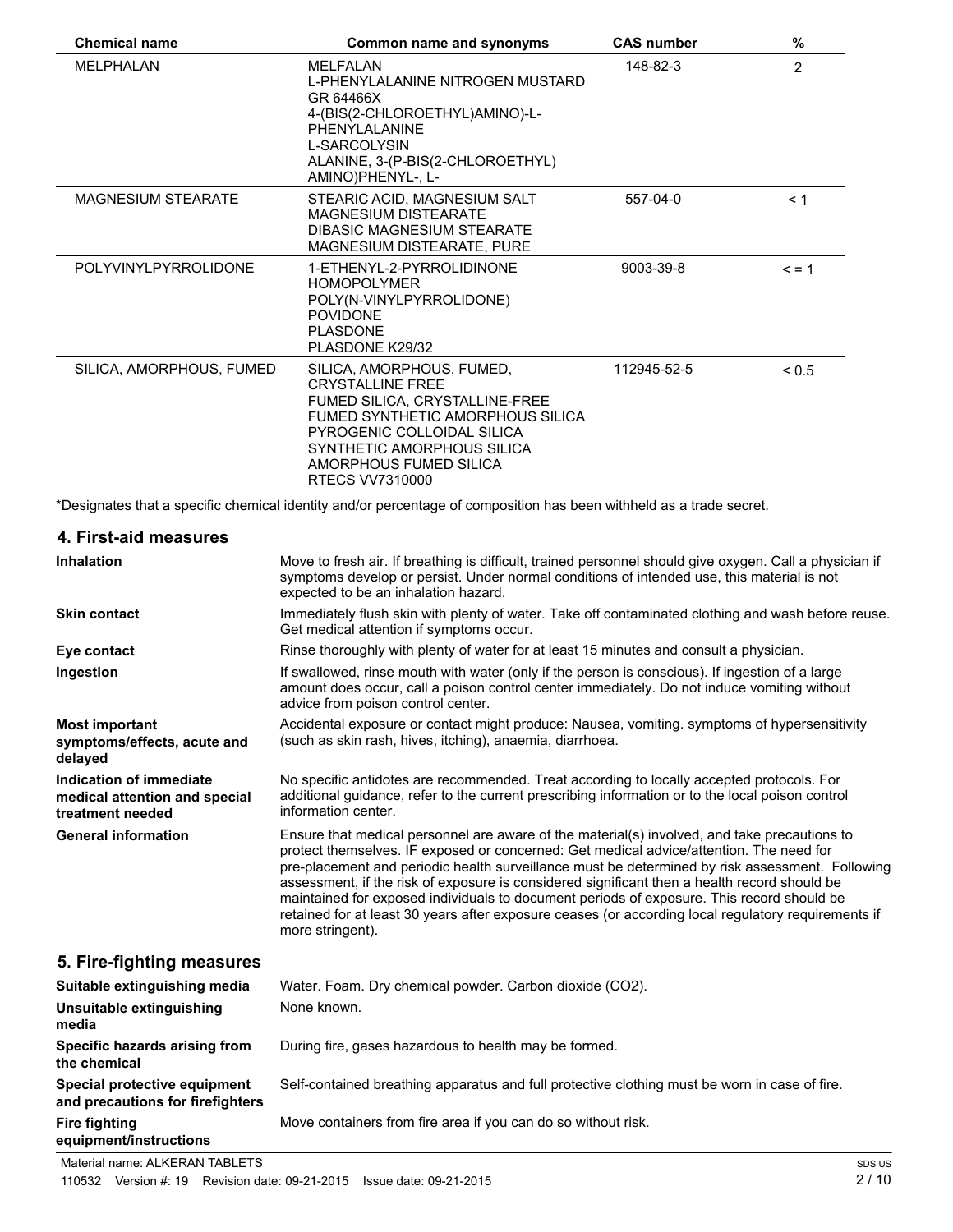| <b>Specific methods</b>     | Use standard firefighting procedures and consider the hazards of other involved materials. |
|-----------------------------|--------------------------------------------------------------------------------------------|
| <b>General fire hazards</b> | No unusual fire or explosion hazards noted.                                                |

# **6. Accidental release measures**

| Personal precautions,<br>protective equipment and<br>emergency procedures | Keep unnecessary personnel away. Keep people away from and upwind of spill/leak. Wear<br>appropriate protective equipment and clothing during clean-up. Do not touch damaged containers<br>or spilled material unless wearing appropriate protective clothing. Ensure adequate ventilation.<br>Local authorities should be advised if significant spillages cannot be contained. For personal<br>protection, see section 8 of the SDS.                                                                                                                                                                                                          |
|---------------------------------------------------------------------------|-------------------------------------------------------------------------------------------------------------------------------------------------------------------------------------------------------------------------------------------------------------------------------------------------------------------------------------------------------------------------------------------------------------------------------------------------------------------------------------------------------------------------------------------------------------------------------------------------------------------------------------------------|
| <b>Methods and materials for</b><br>containment and cleaning up           | Large Spills: Stop the flow of material, if this is without risk. Dike the spilled material, where this is<br>possible. Cover with plastic sheet to prevent spreading. Absorb in vermiculite, dry sand or earth<br>and place into containers. Following product recovery, flush area with water.                                                                                                                                                                                                                                                                                                                                                |
|                                                                           | Small Spills: Wipe up with absorbent material (e.g. cloth, fleece). Clean surface thoroughly to<br>remove residual contamination.                                                                                                                                                                                                                                                                                                                                                                                                                                                                                                               |
|                                                                           | Never return spills to original containers for re-use. For waste disposal, see section 13 of the SDS.                                                                                                                                                                                                                                                                                                                                                                                                                                                                                                                                           |
| <b>Environmental precautions</b>                                          | Avoid discharge into drains, water courses or onto the ground.                                                                                                                                                                                                                                                                                                                                                                                                                                                                                                                                                                                  |
| 7. Handling and storage                                                   |                                                                                                                                                                                                                                                                                                                                                                                                                                                                                                                                                                                                                                                 |
| Precautions for safe handling                                             | Obtain special instructions before use. Avoid breaking or crushing tablets. Do not handle until all<br>safety precautions have been read and understood. Avoid breathing<br>dust/fume/gas/mist/vapors/spray. Avoid contact with eyes, skin, and clothing. Avoid prolonged<br>exposure. Do not taste or swallow. When using, do not eat, drink or smoke. Pregnant or<br>breastfeeding women must not handle this product. Should be handled in closed systems, if<br>possible. Provide adequate ventilation. Wear appropriate personal protective equipment. Wash<br>hands thoroughly after handling. Observe good industrial hygiene practices. |
| Conditions for safe storage,<br>including any incompatibilities           | Store locked up. Store in original tightly closed container. Store away from incompatible materials<br>(see Section 10 of the SDS).                                                                                                                                                                                                                                                                                                                                                                                                                                                                                                             |

# **8. Exposure controls/personal protection**

### **Occupational exposure limits**

| <b>GSK</b>                                                        |             |                   |                                      |
|-------------------------------------------------------------------|-------------|-------------------|--------------------------------------|
| <b>Components</b>                                                 | <b>Type</b> | <b>Value</b>      | <b>Note</b>                          |
| MELPHALAN (CAS<br>148-82-3)                                       | 8 HR TWA    | 1 $mcg/m3$        |                                      |
|                                                                   | <b>OHC</b>  | 5                 | <b>REPRODUCTIVE</b><br><b>HAZARD</b> |
|                                                                   |             | 5                 | <b>SKIN SENSITISER</b>               |
|                                                                   |             | 5                 | <b>CARCINOGEN</b>                    |
| US. OSHA Table Z-1 Limits for Air Contaminants (29 CFR 1910.1000) |             |                   |                                      |
| <b>Components</b>                                                 | <b>Type</b> | Value             | Form                                 |
| <b>MICROCRYSTALLINE</b><br>CELLULOSE (CAS<br>$9004 - 34 - 6$      | PEL         | $5$ mg/m $3$      | Respirable fraction.                 |
|                                                                   |             | $15 \text{ mg/m}$ | Total dust.                          |
| US. OSHA Table Z-3 (29 CFR 1910.1000)                             |             |                   |                                      |
| <b>Components</b>                                                 | <b>Type</b> | <b>Value</b>      |                                      |
| SILICA, AMORPHOUS,<br>FUMED (CAS 112945-52-5)                     | <b>TWA</b>  | $0.8$ mg/m $3$    |                                      |
|                                                                   |             | 20 mppcf          |                                      |
| <b>US. ACGIH Threshold Limit Values</b>                           |             |                   |                                      |
| <b>Components</b>                                                 | <b>Type</b> | Value             |                                      |
| <b>MAGNESIUM STEARATE</b><br>$(CAS 557-04-0)$                     | <b>TWA</b>  | 10 mg/m3          |                                      |
| <b>MICROCRYSTALLINE</b><br>CELLULOSE (CAS<br>$9004 - 34 - 6$      | <b>TWA</b>  | 10 mg/m3          |                                      |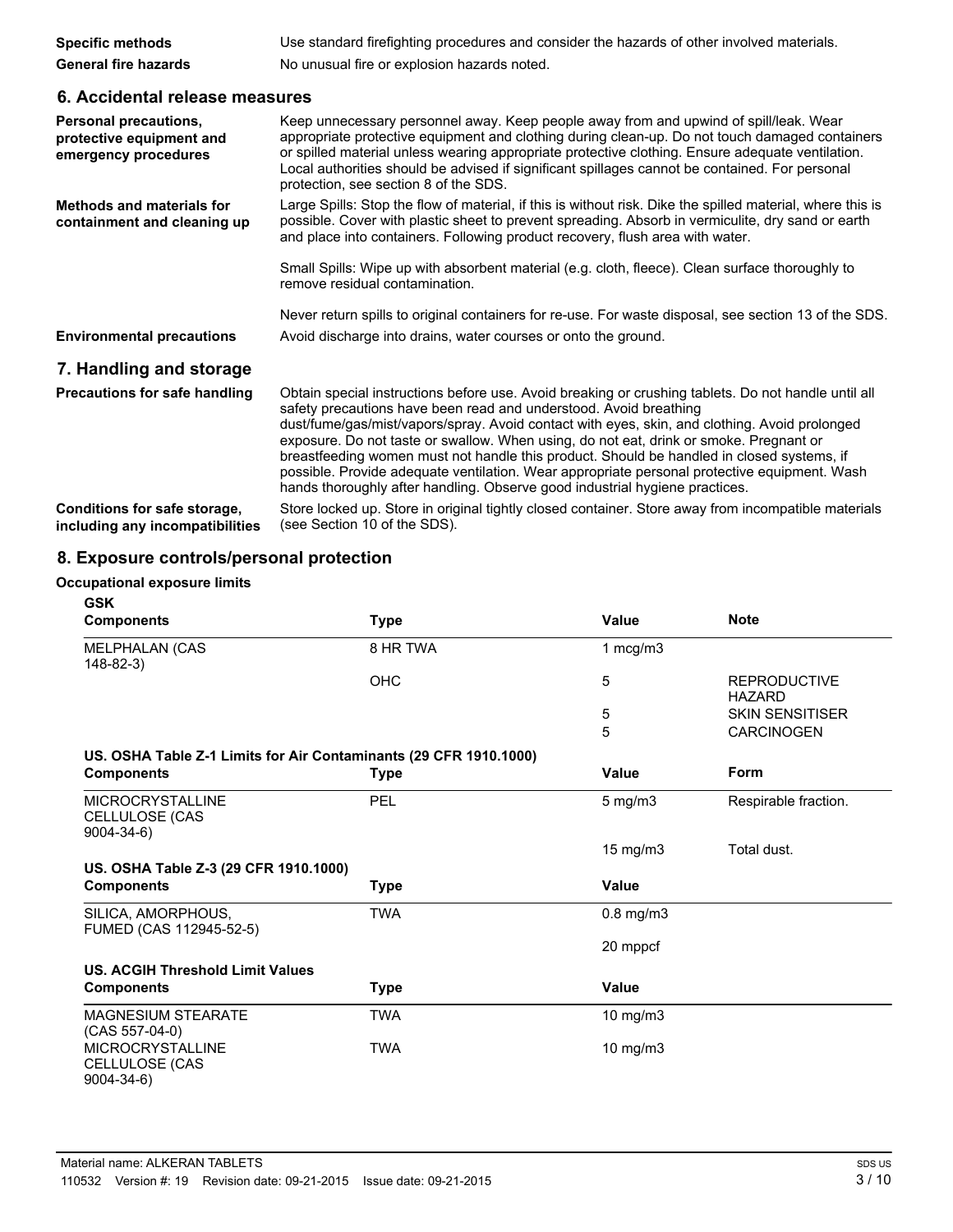| US. NIOSH: Pocket Guide to Chemical Hazards                  |                                                                                                                                                                                                                                                                                                                                                                                                                                                                                                                                                                                                                                                                                                                                                                                                                    |              |             |
|--------------------------------------------------------------|--------------------------------------------------------------------------------------------------------------------------------------------------------------------------------------------------------------------------------------------------------------------------------------------------------------------------------------------------------------------------------------------------------------------------------------------------------------------------------------------------------------------------------------------------------------------------------------------------------------------------------------------------------------------------------------------------------------------------------------------------------------------------------------------------------------------|--------------|-------------|
| <b>Components</b>                                            | <b>Type</b>                                                                                                                                                                                                                                                                                                                                                                                                                                                                                                                                                                                                                                                                                                                                                                                                        | <b>Value</b> | Form        |
| <b>MICROCRYSTALLINE</b><br>CELLULOSE (CAS<br>$9004 - 34 - 6$ | <b>TWA</b>                                                                                                                                                                                                                                                                                                                                                                                                                                                                                                                                                                                                                                                                                                                                                                                                         | $5$ mg/m $3$ | Respirable. |
|                                                              |                                                                                                                                                                                                                                                                                                                                                                                                                                                                                                                                                                                                                                                                                                                                                                                                                    | 10 $mg/m3$   | Total       |
| SILICA, AMORPHOUS,<br>FUMED (CAS 112945-52-5)                | <b>TWA</b>                                                                                                                                                                                                                                                                                                                                                                                                                                                                                                                                                                                                                                                                                                                                                                                                         | $6$ mg/m $3$ |             |
| <b>Biological limit values</b>                               | No biological exposure limits noted for the ingredient(s).                                                                                                                                                                                                                                                                                                                                                                                                                                                                                                                                                                                                                                                                                                                                                         |              |             |
| <b>Exposure guidelines</b>                                   |                                                                                                                                                                                                                                                                                                                                                                                                                                                                                                                                                                                                                                                                                                                                                                                                                    |              |             |
| Appropriate engineering<br>controls                          | An Exposure Control Approach (ECA) is established for operations involving this material based<br>upon the OEL/Occupational Hazard Category and the outcome of a site- or operation-specific risk<br>assessment. Ventilate as needed to control airborne dust. Use explosion-proof ventilation<br>equipment if airborne dust levels are high. It is strongly advised that dedicated areas and<br>containment, such as glove boxes, isolators, and enclosed material transfer systems be used to<br>prevent personnel exposure and spread of contamination. Special considerations apply in the<br>planning, design, review and implementation of controls - seek specialist assistance from local<br>occupational hygienist or safety department.                                                                  |              |             |
|                                                              | Individual protection measures, such as personal protective equipment                                                                                                                                                                                                                                                                                                                                                                                                                                                                                                                                                                                                                                                                                                                                              |              |             |
| <b>Eye/face protection</b>                                   | Not normally needed. If contact is likely, safety glasses with side shields are recommended.                                                                                                                                                                                                                                                                                                                                                                                                                                                                                                                                                                                                                                                                                                                       |              |             |
| <b>Skin protection</b>                                       |                                                                                                                                                                                                                                                                                                                                                                                                                                                                                                                                                                                                                                                                                                                                                                                                                    |              |             |
| <b>Hand protection</b>                                       | Glove selection must take into account any solvents and other hazards present. The choice of an<br>appropriate glove does not only depend on its material but also on other quality features and is<br>different from one producer to the other.                                                                                                                                                                                                                                                                                                                                                                                                                                                                                                                                                                   |              |             |
| Other                                                        | Wear suitable protective clothing as protection against splashing or contamination.                                                                                                                                                                                                                                                                                                                                                                                                                                                                                                                                                                                                                                                                                                                                |              |             |
| <b>Respiratory protection</b>                                | Use a NIOSH/MSHA approved respirator if there is a risk of exposure to dust/fume at levels<br>exceeding the exposure limits. When workers are facing concentrations above the exposure limit<br>they must use appropriate certified respirators.                                                                                                                                                                                                                                                                                                                                                                                                                                                                                                                                                                   |              |             |
| <b>Thermal hazards</b>                                       | Wear appropriate thermal protective clothing, when necessary.                                                                                                                                                                                                                                                                                                                                                                                                                                                                                                                                                                                                                                                                                                                                                      |              |             |
| General hygiene<br>considerations                            | Always observe good personal hygiene measures, such as washing after handling the material<br>and before eating, drinking, and/or smoking. Routinely wash work clothing and protective<br>equipment to remove contaminants. For advice on suitable monitoring methods, seek guidance<br>from a qualified environment, health and safety professional. Strict control of access to the working<br>area is essential. New or expectant mothers might be at greater risk from overexposure. Risk<br>assessments must take this into consideration. Female employees anticipating pregnancy or with<br>a confirmed pregnancy must be encouraged to notify an occupational health professional or their<br>line manager. This will act as the trigger for individual re-assessment of the employee's work<br>practices. |              |             |

# **9. Physical and chemical properties**

| <b>Appearance</b>                            |                |  |
|----------------------------------------------|----------------|--|
| <b>Physical state</b>                        | Solid.         |  |
| Form                                         | Tablet.        |  |
| Color                                        | Not available. |  |
| Odor                                         | Not available. |  |
| Odor threshold                               | Not available. |  |
| рH                                           | Not available. |  |
| Melting point/freezing point                 | Not available. |  |
| Initial boiling point and boiling<br>range   | Not available. |  |
| Flash point                                  | Not available. |  |
| <b>Evaporation rate</b>                      | Not available. |  |
| Flammability (solid, gas)                    | Not available. |  |
| Upper/lower flammability or explosive limits |                |  |
| <b>Flammability limit - lower</b><br>(%)     | Not available. |  |
| <b>Flammability limit - upper</b><br>(%)     | Not available. |  |
| Material name: ALKERAN TABLETS               |                |  |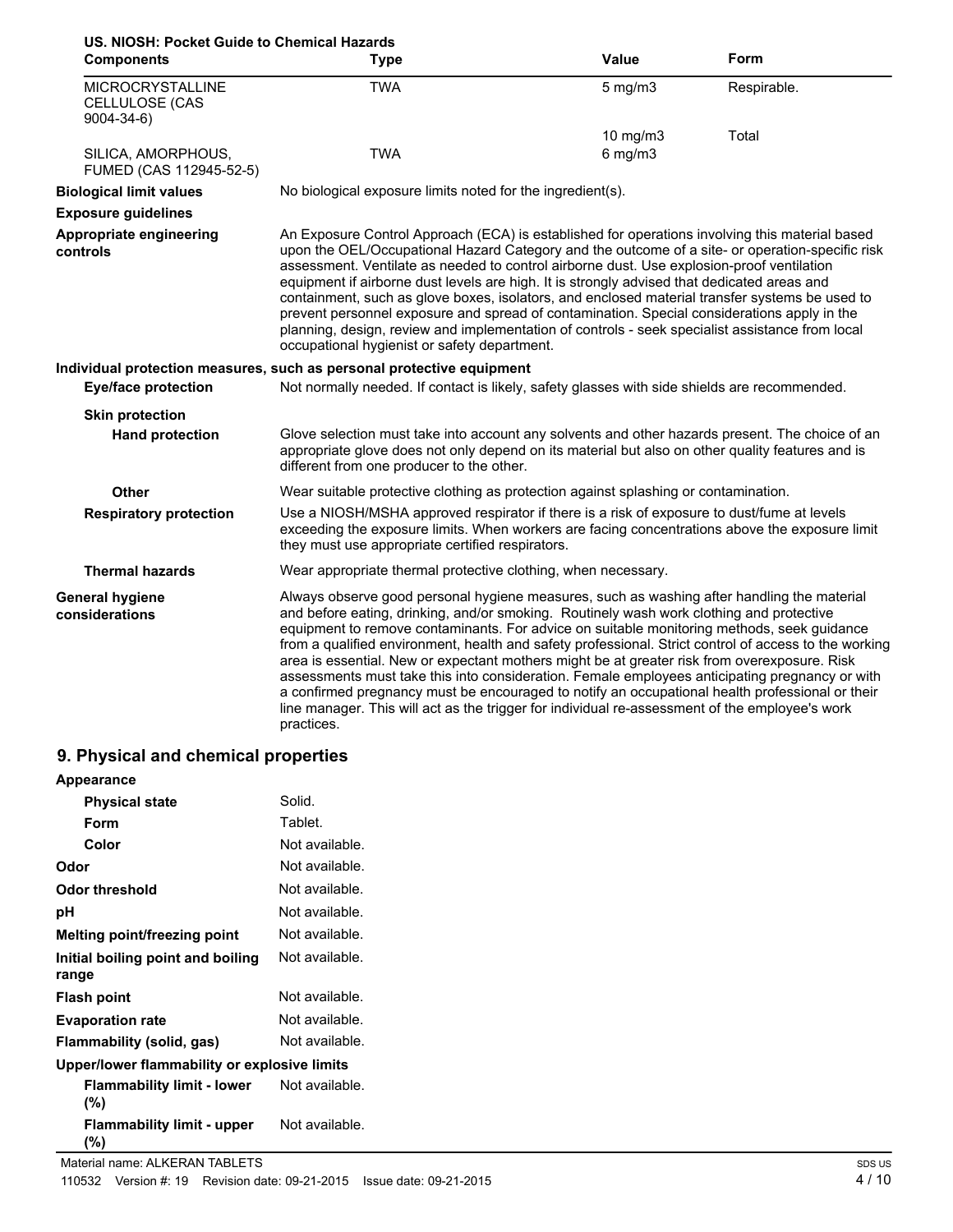| Explosive limit - lower (%)                       | Not available.                                                                                          |
|---------------------------------------------------|---------------------------------------------------------------------------------------------------------|
| Explosive limit - upper (%)                       | Not available.                                                                                          |
| Vapor pressure                                    | Not available.                                                                                          |
| Vapor density                                     | Not available.                                                                                          |
| <b>Relative density</b>                           | Not available.                                                                                          |
| Solubility(ies)                                   |                                                                                                         |
| Solubility (water)                                | Not available.                                                                                          |
| <b>Partition coefficient</b><br>(n-octanol/water) | Not available.                                                                                          |
| <b>Auto-ignition temperature</b>                  | Not available.                                                                                          |
| <b>Decomposition temperature</b>                  | Not available.                                                                                          |
| <b>Viscosity</b>                                  | Not available.                                                                                          |
| 10. Stability and reactivity                      |                                                                                                         |
| <b>Reactivity</b>                                 | The product is stable and non-reactive under normal conditions of use, storage and transport.           |
| <b>Chemical stability</b>                         | Material is stable under normal conditions.                                                             |
| <b>Possibility of hazardous</b><br>reactions      | No dangerous reaction known under conditions of normal use.                                             |
| <b>Conditions to avoid</b>                        | Contact with incompatible materials.                                                                    |
| Incompatible materials                            | Strong oxidizing agents. Fluorine.                                                                      |
| <b>Hazardous decomposition</b><br>products        | None known. Irritating and/or toxic fumes and gases may be emitted upon the product's<br>decomposition. |

# **11. Toxicological information**

#### **Information on likely routes of exposure**

| <b>Inhalation</b>                                                                  | Under normal conditions of intended use, this material is not expected to be an inhalation hazard.                                                        |
|------------------------------------------------------------------------------------|-----------------------------------------------------------------------------------------------------------------------------------------------------------|
| <b>Skin contact</b>                                                                | Health injuries are not known or expected under normal use.                                                                                               |
| Eye contact                                                                        | Health injuries are not known or expected under normal use.                                                                                               |
| Ingestion                                                                          | Health injuries are not known or expected under normal use.                                                                                               |
| Symptoms related to the<br>physical, chemical and<br>toxicological characteristics | Accidental exposure or contact might produce: symptoms of hypersensitivity (such as skin rash,<br>hives, itching), anaemia, Nausea, vomiting., diarrhoea. |

#### **Information on toxicological effects**

Acute toxicity **Acute toxicity** Health injuries are not known or expected under normal use.

| <b>Components</b>                          |                                   | <b>Species</b> | <b>Test Results</b> |
|--------------------------------------------|-----------------------------------|----------------|---------------------|
|                                            | MAGNESIUM STEARATE (CAS 557-04-0) |                |                     |
|                                            | <b>Acute</b>                      |                |                     |
|                                            | Oral                              |                |                     |
|                                            | LD <sub>50</sub>                  | Rat            | > 2000 mg/kg        |
|                                            | MELPHALAN (CAS 148-82-3)          |                |                     |
|                                            | <b>Acute</b>                      |                |                     |
|                                            | Oral                              |                |                     |
|                                            | LD50                              | Rat            | 4.7 mg/kg           |
| MICROCRYSTALLINE CELLULOSE (CAS 9004-34-6) |                                   |                |                     |
|                                            | <b>Acute</b>                      |                |                     |
|                                            | <b>Dermal</b>                     |                |                     |
|                                            | LD50                              | Rabbit         | > 2000 mg/kg        |
|                                            | Oral                              |                |                     |
|                                            | LD <sub>50</sub>                  | Rat            | > 2000 mg/kg        |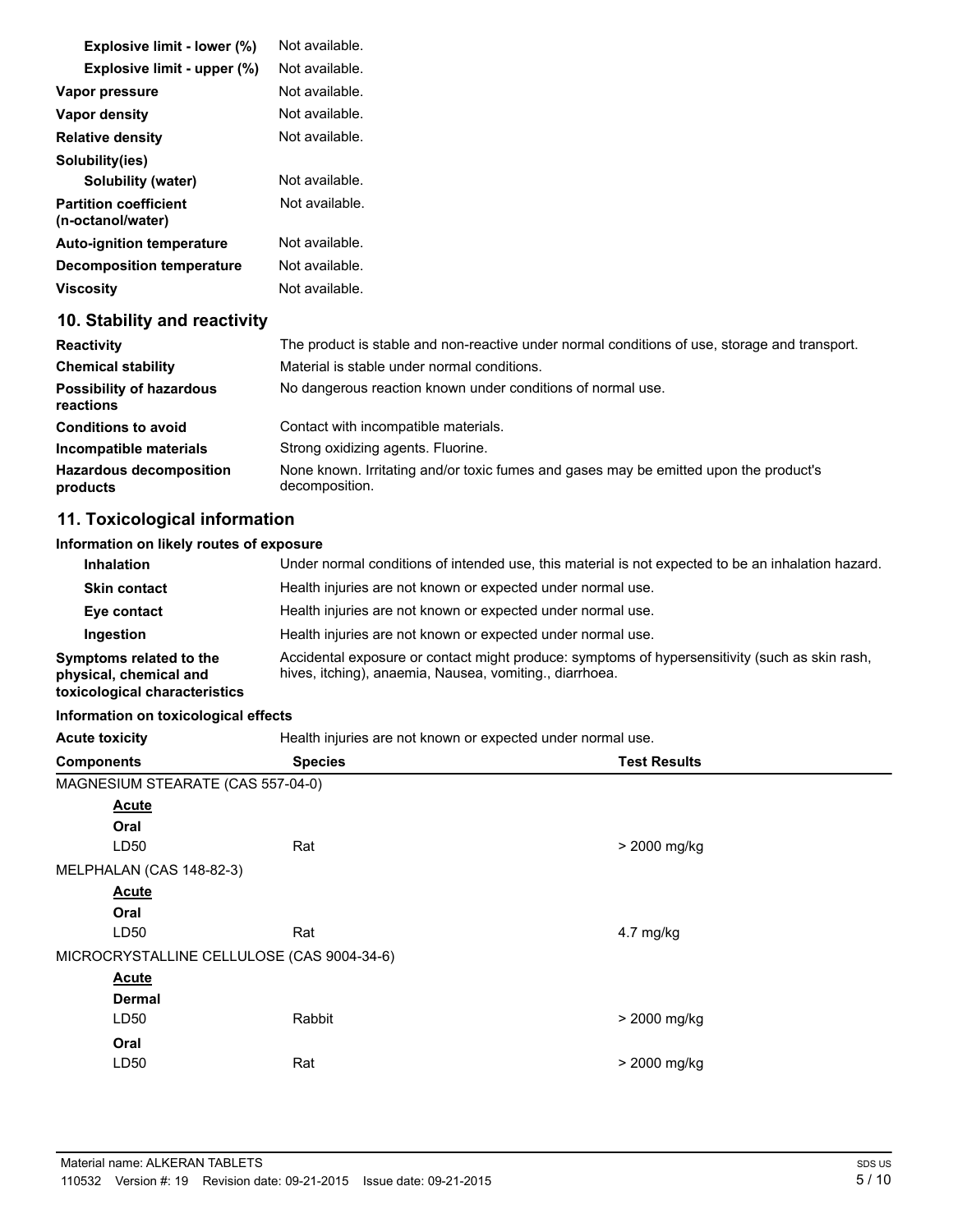| <b>Components</b>                                                                                                                                                                                                                                                                                                                                                                                                                                                                                                                | <b>Species</b>                                                               | <b>Test Results</b>                                                                                                                                                                                                                                                                                                                                                                                                                                       |  |  |
|----------------------------------------------------------------------------------------------------------------------------------------------------------------------------------------------------------------------------------------------------------------------------------------------------------------------------------------------------------------------------------------------------------------------------------------------------------------------------------------------------------------------------------|------------------------------------------------------------------------------|-----------------------------------------------------------------------------------------------------------------------------------------------------------------------------------------------------------------------------------------------------------------------------------------------------------------------------------------------------------------------------------------------------------------------------------------------------------|--|--|
| POLYVINYLPYRROLIDONE (CAS 9003-39-8)                                                                                                                                                                                                                                                                                                                                                                                                                                                                                             |                                                                              |                                                                                                                                                                                                                                                                                                                                                                                                                                                           |  |  |
| Acute                                                                                                                                                                                                                                                                                                                                                                                                                                                                                                                            |                                                                              |                                                                                                                                                                                                                                                                                                                                                                                                                                                           |  |  |
| Oral                                                                                                                                                                                                                                                                                                                                                                                                                                                                                                                             |                                                                              |                                                                                                                                                                                                                                                                                                                                                                                                                                                           |  |  |
| LD50                                                                                                                                                                                                                                                                                                                                                                                                                                                                                                                             | Rat                                                                          | > 5000 mg/kg                                                                                                                                                                                                                                                                                                                                                                                                                                              |  |  |
|                                                                                                                                                                                                                                                                                                                                                                                                                                                                                                                                  | * Estimates for product may be based on additional component data not shown. |                                                                                                                                                                                                                                                                                                                                                                                                                                                           |  |  |
| <b>Skin corrosion/irritation</b>                                                                                                                                                                                                                                                                                                                                                                                                                                                                                                 | Health injuries are not known or expected under normal use.                  |                                                                                                                                                                                                                                                                                                                                                                                                                                                           |  |  |
| <b>Irritation Corrosion - Skin: P.I.I. value</b><br><b>MAGNESIUM STEARATE</b>                                                                                                                                                                                                                                                                                                                                                                                                                                                    |                                                                              | 0                                                                                                                                                                                                                                                                                                                                                                                                                                                         |  |  |
| Serious eye damage/eye<br>irritation                                                                                                                                                                                                                                                                                                                                                                                                                                                                                             | temporary irritation.                                                        | Health injuries are not known or expected under normal use. Direct contact with eyes may cause                                                                                                                                                                                                                                                                                                                                                            |  |  |
| Eye / Kay and Calandra class - Intact<br>MAGNESIUM STEARATE                                                                                                                                                                                                                                                                                                                                                                                                                                                                      |                                                                              | 4<br>Recovery Period: 2 days                                                                                                                                                                                                                                                                                                                                                                                                                              |  |  |
| Respiratory or skin sensitization                                                                                                                                                                                                                                                                                                                                                                                                                                                                                                |                                                                              |                                                                                                                                                                                                                                                                                                                                                                                                                                                           |  |  |
| <b>Respiratory sensitization</b>                                                                                                                                                                                                                                                                                                                                                                                                                                                                                                 |                                                                              | Under normal conditions of intended use, this material is not expected to be an inhalation hazard.                                                                                                                                                                                                                                                                                                                                                        |  |  |
| <b>Skin sensitization</b>                                                                                                                                                                                                                                                                                                                                                                                                                                                                                                        | Health injuries are not known or expected under normal use.                  |                                                                                                                                                                                                                                                                                                                                                                                                                                                           |  |  |
| <b>Sensitization</b><br><b>MELPHALAN</b>                                                                                                                                                                                                                                                                                                                                                                                                                                                                                         |                                                                              | Clinical use<br><b>Result: Positive</b><br><b>SAR</b><br><b>Result: Positive</b>                                                                                                                                                                                                                                                                                                                                                                          |  |  |
| Germ cell mutagenicity                                                                                                                                                                                                                                                                                                                                                                                                                                                                                                           | produced genotoxicity in laboratory tests.                                   | Not expected to be genotoxic under occupational exposure conditions. Contains components that                                                                                                                                                                                                                                                                                                                                                             |  |  |
| <b>Mutagenicity</b><br><b>MELPHALAN</b>                                                                                                                                                                                                                                                                                                                                                                                                                                                                                          |                                                                              | Ames Assay (GLP)<br><b>Result: Positive</b><br>Chromosomal Aberration Assay In Vitro<br><b>Result: Positive</b><br>GreenScreen mammalian cell mutation assay<br>Result: Positive<br>Rat micronucleus assay (GLP)<br><b>Result: Positive</b><br><b>SAR</b><br>Result: Alerts for Chromosomal damage or Mutagenicity.<br>Syrian Hamster Embryo (SHE) cell transformation assay<br>Result: Positive<br>bacterial mutation test (SOS/umu)<br>Result: Positive |  |  |
| Carcinogenicity<br>MELPHALAN                                                                                                                                                                                                                                                                                                                                                                                                                                                                                                     | expected as a result of occupational exposure.                               | Contains a material classified as a carcinogen by external agencies. Carcinogenic effects are not<br>Intraperitoneal<br>Result: Positive<br>Species: Mouse<br>Intraperitoneal<br><b>Result: Positive</b><br>Species: Rat<br>SAR<br>Result: Positive                                                                                                                                                                                                       |  |  |
| IARC Monographs. Overall Evaluation of Carcinogenicity<br>MELPHALAN (CAS 148-82-3)<br>1 Carcinogenic to humans.<br>POLYVINYLPYRROLIDONE (CAS 9003-39-8)<br>3 Not classifiable as to carcinogenicity to humans.<br>SILICA, AMORPHOUS, FUMED (CAS 112945-52-5)<br>3 Not classifiable as to carcinogenicity to humans.<br>OSHA Specifically Regulated Substances (29 CFR 1910.1001-1050)<br>Not listed.<br>US. National Toxicology Program (NTP) Report on Carcinogens<br>MELPHALAN (CAS 148-82-3)<br>Known To Be Human Carcinogen. |                                                                              | Health injuries are not known or expected under normal use. Components in this product have                                                                                                                                                                                                                                                                                                                                                               |  |  |
| <b>Reproductive toxicity</b>                                                                                                                                                                                                                                                                                                                                                                                                                                                                                                     |                                                                              | been shown to cause birth defects and reproductive disorders in laboratory animals.                                                                                                                                                                                                                                                                                                                                                                       |  |  |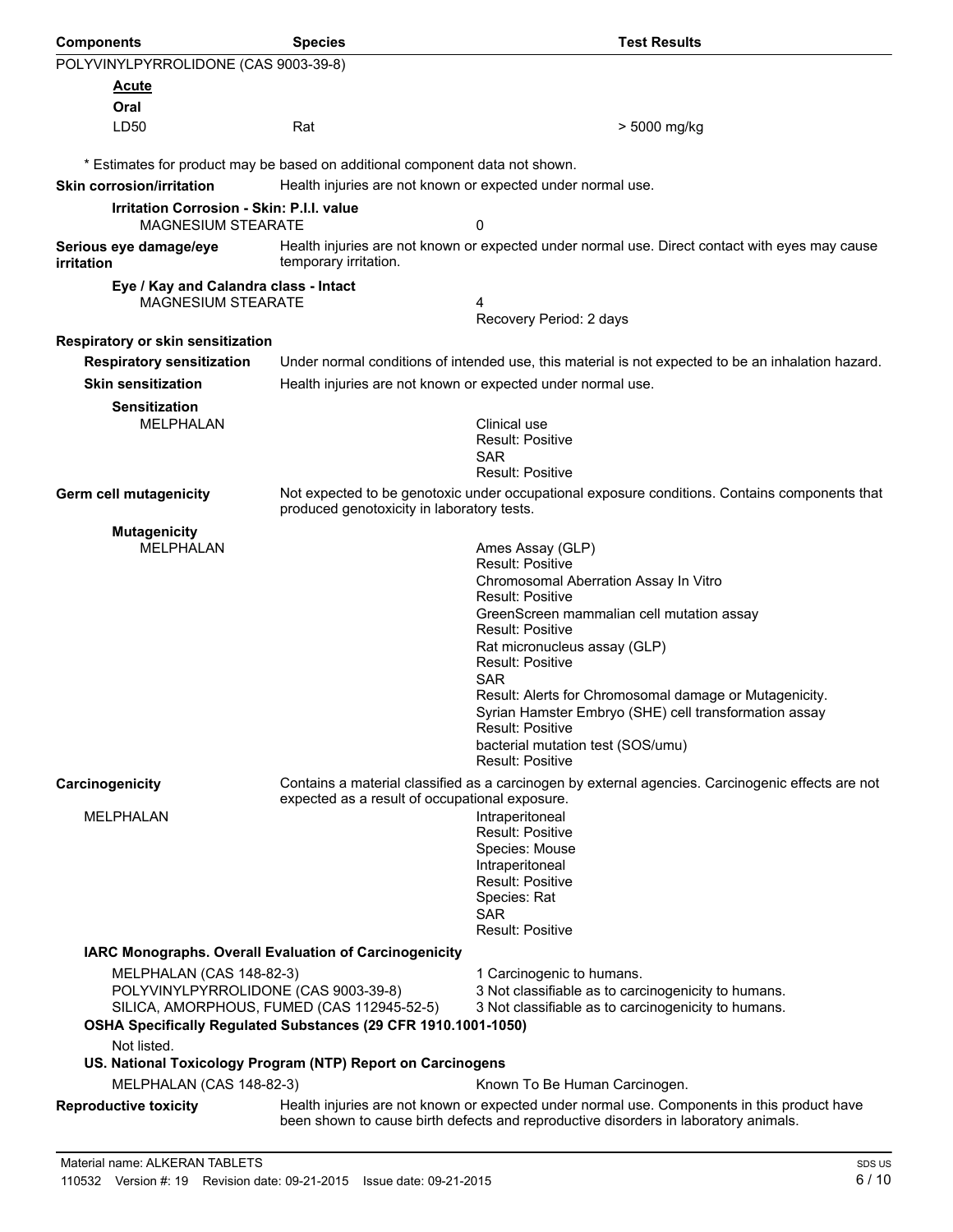| <b>Reproductivity</b><br>MELPHALAN                                          | Fertility and Early Embryonic Development<br>Result: Positive<br>Species: Rat<br>Literature search<br>Result: Reduced fertility in Humans based on similer<br>compounds.<br>Species: Human |  |
|-----------------------------------------------------------------------------|--------------------------------------------------------------------------------------------------------------------------------------------------------------------------------------------|--|
| Specific target organ toxicity -<br>single exposure                         | Not assigned.                                                                                                                                                                              |  |
| Specific target organ toxicity -<br>repeated exposure<br><b>MFI PHAI AN</b> | May cause damage to organs through prolonged or repeated exposure.<br>Clinical use<br>Result: Bone marrow and blood cells, rapidly dividing cells and<br>the gastrointestinal tract.       |  |
| <b>Aspiration hazard</b>                                                    | Not likely, due to the form of the product.                                                                                                                                                |  |
| <b>Chronic effects</b>                                                      | May cause damage to organs through prolonged or repeated exposure. Prolonged inhalation may<br>be harmful. Prolonged exposure may cause chronic effects.                                   |  |
| <b>Further information</b>                                                  | Caution - Potent pharmaceutical agent. Occupational exposure to the substance or mixture may<br>cause adverse effects.                                                                     |  |

# **12. Ecological information**

| <b>Ecotoxicity</b> | Not expected to be harmful to aquatic organisms. |
|--------------------|--------------------------------------------------|
|                    |                                                  |

| <b>Components</b>                                           |                  | <b>Species</b>                                                               | <b>Test Results</b>              |
|-------------------------------------------------------------|------------------|------------------------------------------------------------------------------|----------------------------------|
| MAGNESIUM STEARATE (CAS 557-04-0)                           |                  |                                                                              |                                  |
| <b>Aquatic</b>                                              |                  |                                                                              |                                  |
| Acute                                                       |                  |                                                                              |                                  |
| <b>Fish</b>                                                 | <b>EC50</b>      | Orange-red killfish (Adult Oryzias<br>latipes)                               | 130 mg/l, 96 hours               |
| MELPHALAN (CAS 148-82-3)                                    |                  |                                                                              |                                  |
| <b>Aquatic</b>                                              |                  |                                                                              |                                  |
| Acute                                                       |                  |                                                                              |                                  |
| <b>Activated Sludge</b><br>Respiration                      | <b>IC50</b>      | Residential sludge                                                           | > 100 mg/l, 3 hours              |
| Crustacea                                                   | EC <sub>50</sub> | Water flea (Daphnia magna)                                                   | $> 10$ mg/l, 48 hours            |
| POLYVINYLPYRROLIDONE (CAS 9003-39-8)                        |                  |                                                                              |                                  |
| Acute                                                       |                  |                                                                              |                                  |
|                                                             | <b>IC50</b>      | Activated sludge                                                             | > 1000 mg/l, 3 hours Static test |
| <b>Aquatic</b>                                              |                  |                                                                              |                                  |
| Acute                                                       |                  |                                                                              |                                  |
| Crustacea                                                   | EC <sub>50</sub> | Water flea (Daphnia magna)                                                   | 84 mg/l, 48 hours Static test    |
|                                                             | <b>NOEC</b>      | Water flea (Daphnia magna)                                                   | 32 mg/l, 48 hours Static test    |
|                                                             |                  | * Estimates for product may be based on additional component data not shown. |                                  |
| <b>Persistence and degradability</b>                        |                  |                                                                              |                                  |
| <b>Photolysis</b><br>Half-life (Photolysis-atmospheric)     |                  |                                                                              |                                  |
| <b>MAGNESIUM STEARATE</b><br>UV/visible spectrum wavelength |                  | 17 Hours Estimated                                                           |                                  |
| <b>MAGNESIUM STEARATE</b>                                   |                  | 210 nm                                                                       |                                  |
| <b>Hydrolysis</b><br>Half-life (Hydrolysis-acidic)          |                  |                                                                              |                                  |

| <b>Photolysis</b>                  |                                 |
|------------------------------------|---------------------------------|
| Half-life (Photolysis-atmospheric) |                                 |
| <b>MAGNESIUM STEARATE</b>          | 17 Hours Estimated              |
| UV/visible spectrum wavelength     |                                 |
| <b>MAGNESIUM STEARATE</b>          | $210 \text{ nm}$                |
| <b>Hydrolysis</b>                  |                                 |
| Half-life (Hydrolysis-acidic)      |                                 |
| MFI PHAI AN                        | 4.9 Hours, pH 5 Buffer Solution |
| Half-life (Hydrolysis-basic)       |                                 |
| MFI PHAI AN                        | 3.9 Hours                       |
| Half-life (Hydrolysis-neutral)     |                                 |
| <b>MFI PHAI AN</b>                 | 4.9 Hours, pH 7 Buffer Solution |
|                                    |                                 |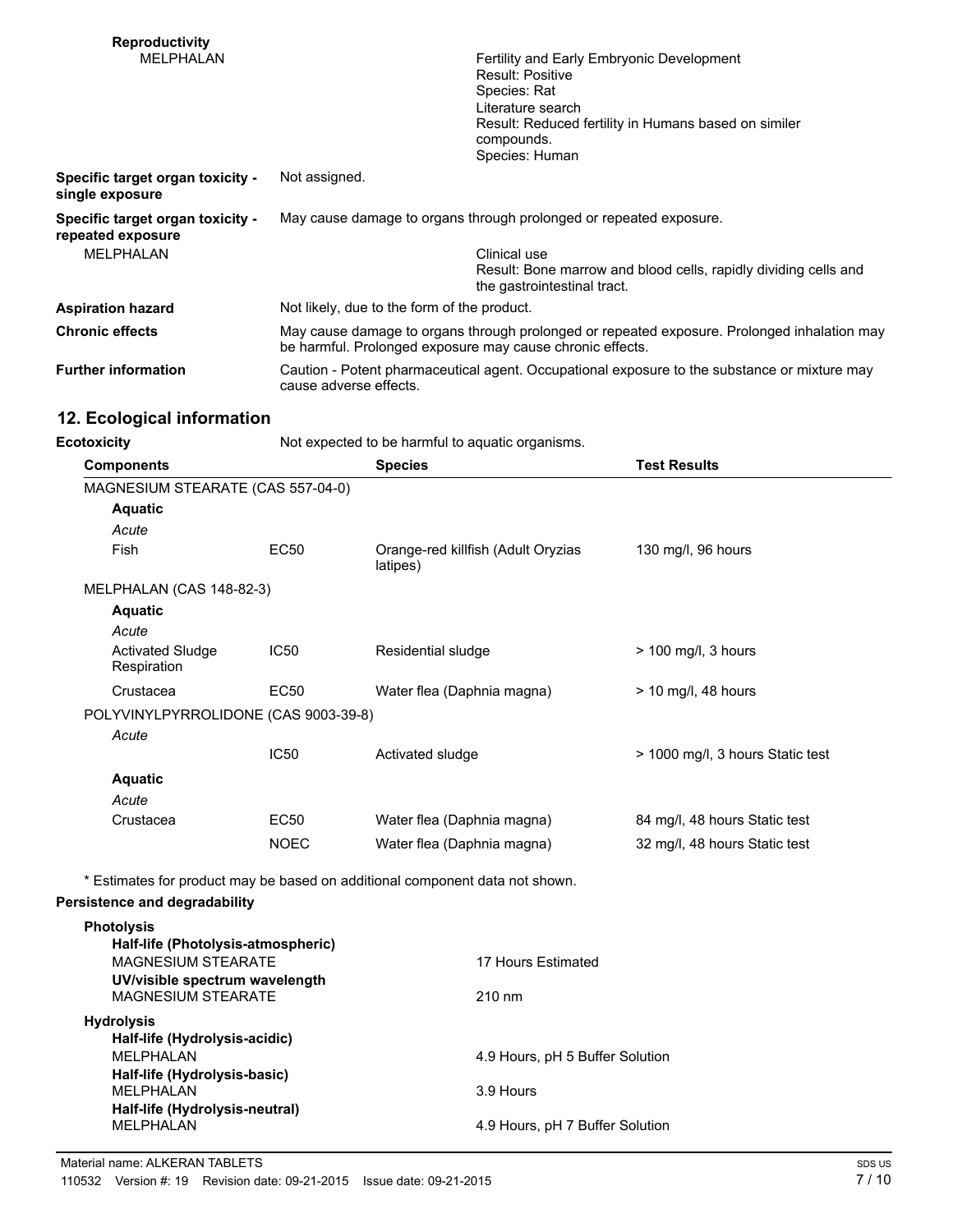| <b>Biodegradability</b><br>Percent degradation (Aerobic biodegradation-inherent)          |                                                                        |
|-------------------------------------------------------------------------------------------|------------------------------------------------------------------------|
| <b>MAGNESIUM STEARATE</b><br>POLYVINYLPYRROLIDONE                                         | 77 %, 28 days BOD<br>0 %, 28 days Modified MITI test, Activated sludge |
| Percent degradation (Aerobic biodegradation-ready)<br><b>MAGNESIUM STEARATE</b>           | 95 %, 22 days Sturm test                                               |
| Percent degradation (Aerobic biodegradation-soil)<br><b>MAGNESIUM STEARATE</b>            | 50 %, 13 days                                                          |
| <b>Bioaccumulative potential</b>                                                          |                                                                        |
| Partition coefficient n-octanol / water (log Kow)<br><b>MELPHALAN</b>                     | $-0.52$ , at pH $7$<br>1                                               |
| <b>Bioconcentration factor (BCF)</b><br><b>MAGNESIUM STEARATE</b><br><b>MELPHALAN</b>     | > 9999 Estimated<br>1 Estimated                                        |
| <b>Mobility in soil</b>                                                                   |                                                                        |
| <b>Adsorption</b><br>Soil/sediment sorption - log Koc<br><b>MAGNESIUM STEARATE</b>        | 5.86 Estimated                                                         |
| <b>Mobility in general</b>                                                                |                                                                        |
| <b>Volatility</b><br>Henry's law<br><b>MFI PHAI AN</b>                                    | 0 atm m <sup>3</sup> /mol. 25 C Estimated                              |
| <b>Distribution</b><br>Octanol/water distribution coefficient log DOW<br><b>MELPHALAN</b> | $-0.52$ , pH $7.4$                                                     |
| Not available.<br>Other adverse effects                                                   |                                                                        |
|                                                                                           |                                                                        |

#### **13. Disposal considerations**

| <b>Disposal instructions</b>             | Collect and reclaim or dispose in sealed containers at licensed waste disposal site. Do not<br>discharge into drains, water courses or onto the ground. Dispose in accordance with all applicable<br>regulations.                                                             |
|------------------------------------------|-------------------------------------------------------------------------------------------------------------------------------------------------------------------------------------------------------------------------------------------------------------------------------|
| Local disposal regulations               | Dispose in accordance with all applicable regulations.                                                                                                                                                                                                                        |
| Hazardous waste code                     | The waste code should be assigned in discussion between the user, the producer and the waste<br>disposal company.                                                                                                                                                             |
| Waste from residues / unused<br>products | Dispose of in accordance with local regulations. Empty containers or liners may retain some<br>product residues. This material and its container must be disposed of in a safe manner (see:<br>Disposal instructions). Avoid discharge into water courses or onto the ground. |
| <b>Contaminated packaging</b>            | Since emptied containers may retain product residue, follow label warnings even after container is<br>emptied. Empty containers should be taken to an approved waste handling site for recycling or<br>disposal.                                                              |

# **14. Transport information**

#### **DOT**

Not regulated as a dangerous good.

#### Not available.

# **IATA**

Not regulated as dangerous goods.

#### **IMDG**

Not regulated as dangerous goods.

MARPOL Annex II applies to liquids used in a ship's operation that pose a threat to the marine environment. These materials may not be transported in bulk. **Transport in bulk according to Annex II of MARPOL 73/78 and the IBC Code**

#### **15. Regulatory information**

#### **US federal regulations**

**TSCA Section 12(b) Export Notification (40 CFR 707, Subpt. D)**

Not regulated.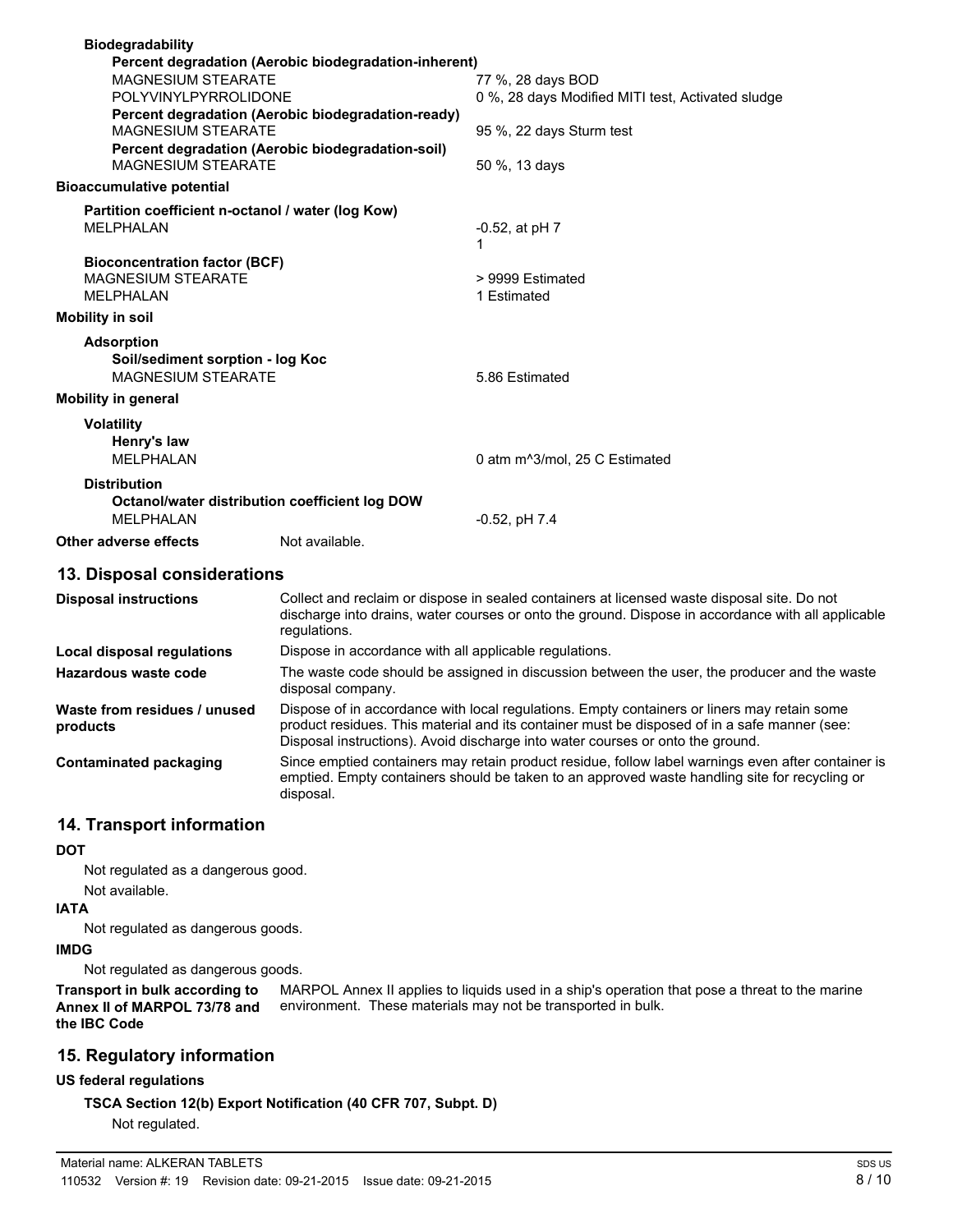| <b>CERCLA Hazardous Substance List (40 CFR 302.4)</b>                                              |                                                                                                                      |                                                                                                                       |                        |
|----------------------------------------------------------------------------------------------------|----------------------------------------------------------------------------------------------------------------------|-----------------------------------------------------------------------------------------------------------------------|------------------------|
| MELPHALAN (CAS 148-82-3)                                                                           |                                                                                                                      | Listed.                                                                                                               |                        |
| <b>SARA 304 Emergency release notification</b>                                                     |                                                                                                                      |                                                                                                                       |                        |
| Not regulated.<br>OSHA Specifically Regulated Substances (29 CFR 1910.1001-1050)<br>Not listed.    |                                                                                                                      |                                                                                                                       |                        |
| Superfund Amendments and Reauthorization Act of 1986 (SARA)<br><b>Hazard categories</b>            | Immediate Hazard - Yes<br>Delayed Hazard - Yes<br>Fire Hazard - No<br>Pressure Hazard - No<br>Reactivity Hazard - No |                                                                                                                       |                        |
| <b>SARA 302 Extremely hazardous substance</b>                                                      |                                                                                                                      |                                                                                                                       |                        |
| Not listed.                                                                                        |                                                                                                                      |                                                                                                                       |                        |
| SARA 311/312 Hazardous<br>chemical                                                                 | No.                                                                                                                  |                                                                                                                       |                        |
| SARA 313 (TRI reporting)<br>Not regulated.                                                         |                                                                                                                      |                                                                                                                       |                        |
| Other federal regulations                                                                          |                                                                                                                      |                                                                                                                       |                        |
| Clean Air Act (CAA) Section 112 Hazardous Air Pollutants (HAPs) List                               |                                                                                                                      |                                                                                                                       |                        |
| Not regulated.<br>Clean Air Act (CAA) Section 112(r) Accidental Release Prevention (40 CFR 68.130) |                                                                                                                      |                                                                                                                       |                        |
| Not regulated.                                                                                     |                                                                                                                      |                                                                                                                       |                        |
| <b>Safe Drinking Water Act</b><br>(SDWA)                                                           | Not regulated.                                                                                                       |                                                                                                                       |                        |
| <b>US state regulations</b>                                                                        |                                                                                                                      |                                                                                                                       |                        |
|                                                                                                    |                                                                                                                      | US. California Controlled Substances. CA Department of Justice (California Health and Safety Code Section 11100)      |                        |
| Not listed.                                                                                        |                                                                                                                      |                                                                                                                       |                        |
| <b>US. Massachusetts RTK - Substance List</b>                                                      |                                                                                                                      |                                                                                                                       |                        |
| MELPHALAN (CAS 148-82-3)                                                                           | MICROCRYSTALLINE CELLULOSE (CAS 9004-34-6)<br>SILICA, AMORPHOUS, FUMED (CAS 112945-52-5)                             |                                                                                                                       |                        |
| US. New Jersey Worker and Community Right-to-Know Act                                              |                                                                                                                      |                                                                                                                       |                        |
| MELPHALAN (CAS 148-82-3)<br>US. Pennsylvania Worker and Community Right-to-Know Law                | MICROCRYSTALLINE CELLULOSE (CAS 9004-34-6)                                                                           |                                                                                                                       |                        |
| MELPHALAN (CAS 148-82-3)<br>US. Rhode Island RTK                                                   | MICROCRYSTALLINE CELLULOSE (CAS 9004-34-6)<br>SILICA, AMORPHOUS, FUMED (CAS 112945-52-5)                             |                                                                                                                       |                        |
| MELPHALAN (CAS 148-82-3)                                                                           |                                                                                                                      |                                                                                                                       |                        |
| US. California Proposition 65<br>reproductive harm.                                                |                                                                                                                      | WARNING: This product contains a chemical known to the State of California to cause cancer and birth defects or other |                        |
|                                                                                                    | US - California Proposition 65 - CRT: Listed date/Carcinogenic substance                                             |                                                                                                                       |                        |
| MELPHALAN (CAS 148-82-3)                                                                           | US - California Proposition 65 - CRT: Listed date/Developmental toxin                                                | Listed: February 27, 1987                                                                                             |                        |
| MELPHALAN (CAS 148-82-3)                                                                           |                                                                                                                      | Listed: July 1, 1990                                                                                                  |                        |
| <b>International Inventories</b>                                                                   |                                                                                                                      |                                                                                                                       |                        |
| Country(s) or region                                                                               | Inventory name                                                                                                       |                                                                                                                       | On inventory (yes/no)* |
| Australia                                                                                          | Australian Inventory of Chemical Substances (AICS)                                                                   |                                                                                                                       | Yes                    |
| Canada                                                                                             | Domestic Substances List (DSL)                                                                                       |                                                                                                                       | Yes                    |
| Canada                                                                                             | Non-Domestic Substances List (NDSL)                                                                                  |                                                                                                                       | No.                    |
| China                                                                                              |                                                                                                                      | Inventory of Existing Chemical Substances in China (IECSC)                                                            | No.                    |
| Europe                                                                                             | European Inventory of Existing Commercial Chemical<br>Substances (EINECS)                                            |                                                                                                                       | No                     |